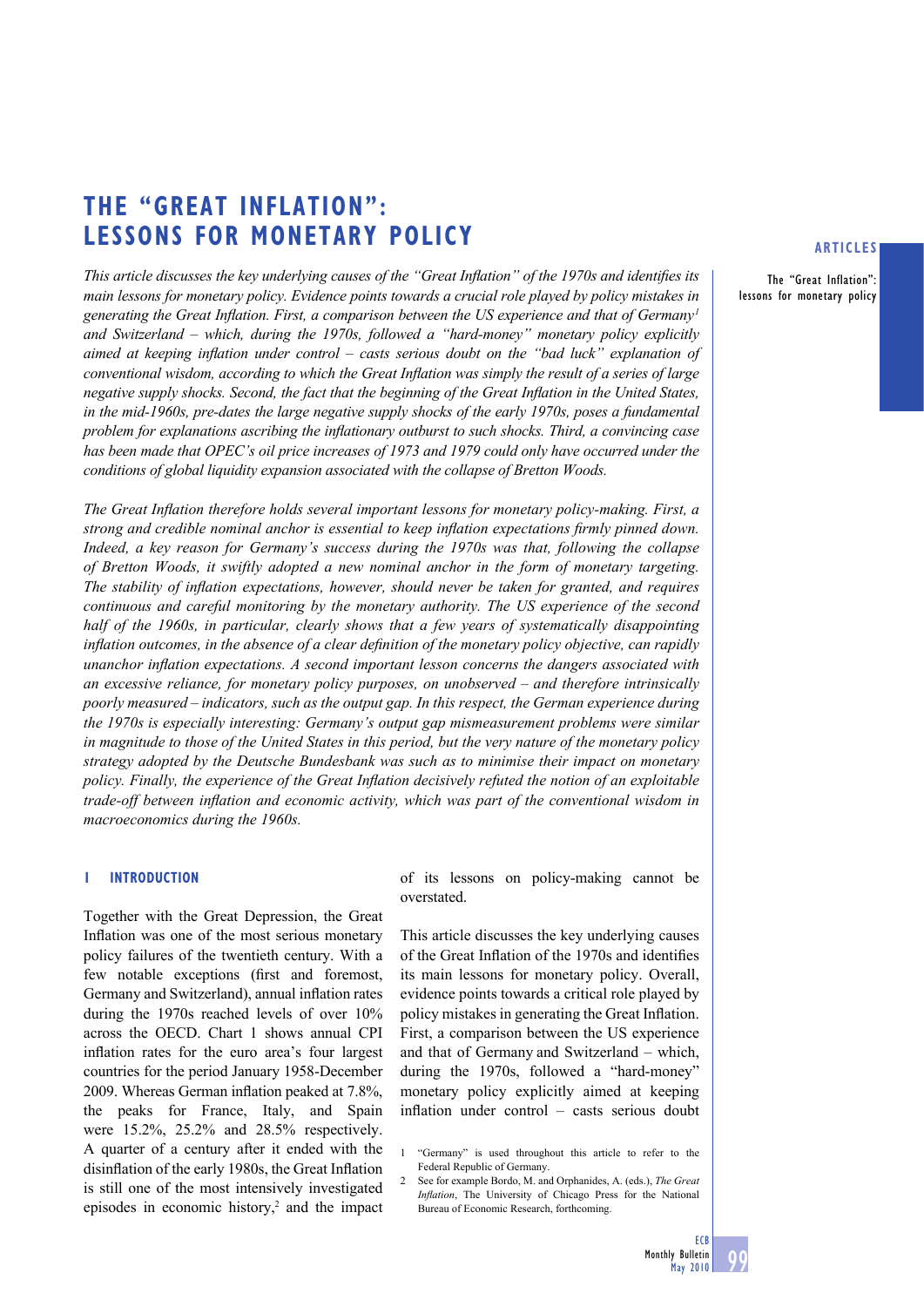

Note: The shaded area represents the period between the collapse of Bretton Woods and the start of Stage Three of Economic and Monetary Union.

on the "bad luck" explanation of conventional wisdom, according to which the Great Inflation was simply the result of a series of large negative supply shocks. Second, the fact that the beginning of the Great Inflation in the United States, in the mid-1960s, pre-dates the large negative supply shocks of the 1970s constitutes a fundamental problem for explanations ascribing the inflationary outburst to such shocks. Third, a convincing case has been made that OPEC's oil price increases of 1973 and 1979 could only have occurred under the conditions of global liquidity expansion associated with the collapse of Bretton Woods.

The Great Inflation episode holds several important lessons for monetary policy-making. In particular, it clearly highlights the vital role played by a credible nominal anchor in firmly pinning down inflation expectations, and the dangers associated with an excessive reliance, for monetary policy purposes, on unobserved – and therefore intrinsically poorly measured – indicators, such as the output gap. Finally, the Great Inflation decisively refuted the notion of an exploitable trade-off between inflation and economic activity relative to some "natural"

level, which was part of the conventional wisdom in macroeconomics in the 1960s.

#### **2 CAUSES OF THE GREAT INFLATION**

The Great Inflation of the 1970s is a historically unique episode. Although episodes of high inflation, and even hyperinflation, had occurred previously, they had always been associated with wars, civil wars or revolutions, and with the resulting need, on the part of governments, to finance massive budget deficits through seigniorage (in other words, by printing money).<sup>3</sup> In contrast, as stressed, for example, by Bradford De Long with reference to the United States, $4$  the Great Inflation is the only historical instance of a major, prolonged and persistent inflationary episode during peacetime. As emphasied by Robert Barro<sup>5</sup> in his historical excursus of the evolution of US monetary regimes since the Civil War  $(1861-1865)$ , the Great Inflation coincided with the complete severance of any link between money and a commodity base, such as gold or silver, which had for centuries provided a strong nominal anchor and thus stabilised inflation expectations: "In earlier periods before roughly 1965, the monetary regime guaranteed some long-run stability in monetary growth, and therefore in long-term inflation, which in turn restricted the effects of shifting inflationary expectations [...]. Although there were earlier periods when the United States did not adhere to a gold or silver standard, these episodes typically occurred in times of war and could reasonably be perceived as temporary. The period since 1971 seems to be the first time that we have completely severed, both currently and prospectively, the link between our money and a commodity base. […] If the above

- 4 See De Long, B.J., "America's Peacetime Inflation: the 1970s", in Romer, C. and Romer, D. (eds.), *Reducing Inflation: Motivation and Strategy*, The University of Chicago Press 1997.
- 5 See Barro, R.J., "United States Inflation and the Choice of a Monetary Standard", in Hall, R.E. (ed.), *Inflation: Causes and Effects*, University of Chicago Press 1982.

<sup>3</sup> See, first and foremost, Dornbusch, R. and Fischer S., "Stopping Hyperinflation, Past and Present", Weltwirtschaftliches Archiv, April 1986.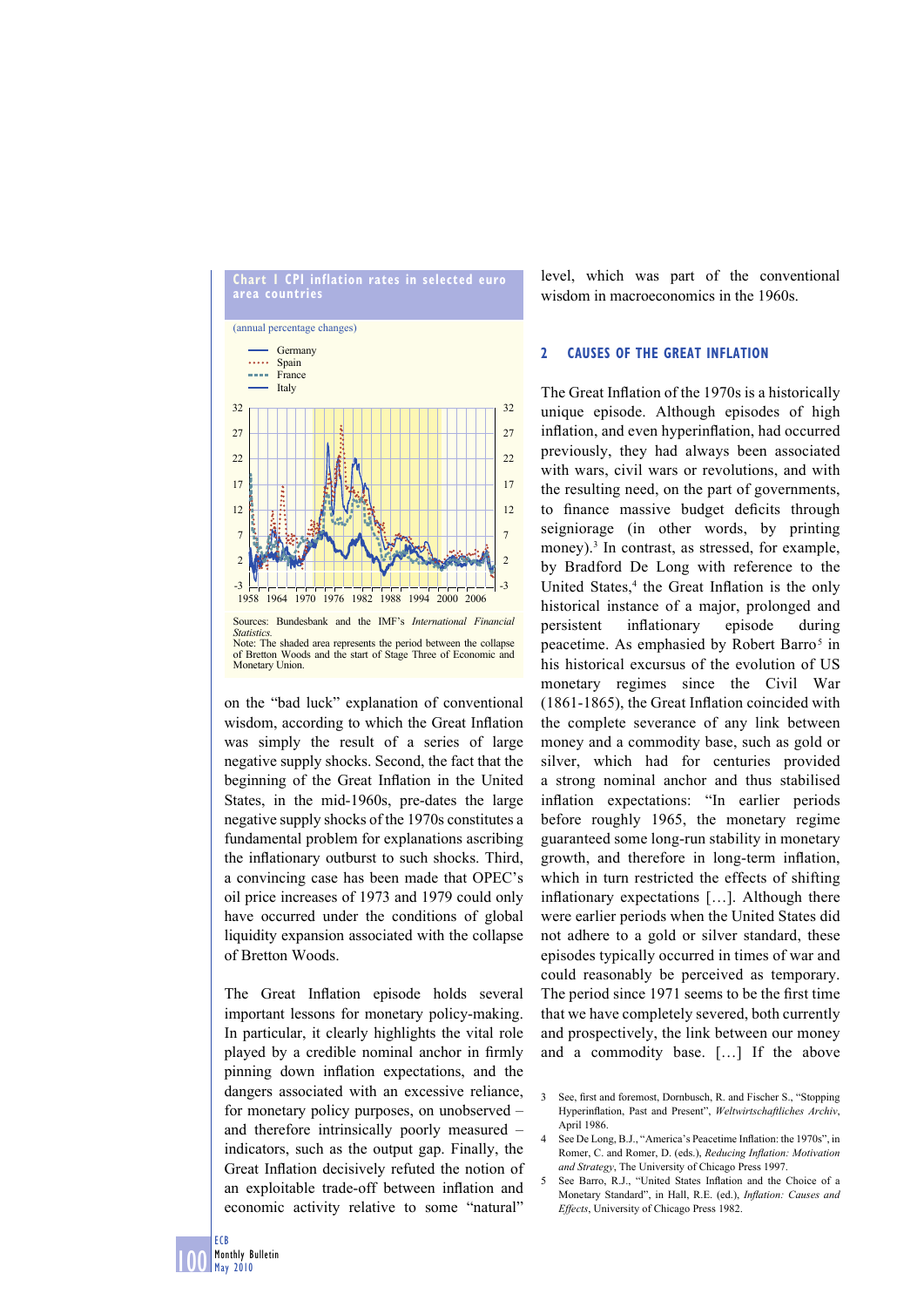**The "Great Inflation": lessons for monetary policy**

scenario is correct, the inflation problem must be analysed in terms of changes to the basic monetary structure."

In this passage, Barro points to a fundamental lesson of the Great Inflation episode, i.e. the need to design monetary institutions in such a way as to provide a strong anchor for inflation expectations. As will be discussed below, both Germany's success during the 1970s and advanced countries' ability to keep inflation low and stable following the disinflation of the early 1980s have crucially hinged on the existence of such an anchor. Furthermore, the design of monetary frameworks such as Economic and Monetary Union and inflation-targeting regimes precisely reflects this key lesson of the Great Inflation.

## **KEY MACROECONOMIC FACTS FOR THE UNITED STATES AND GERMANY**

Charts 2 and 3 show, for the period between January 1965 and December 1984, for the United States and Germany respectively, annual CPI inflation, nominal interest rates, ex post real interest rates (which provide a simple and model-independent measure of the monetary policy stance), the annual rates of change of the food and energy components of the CPI, real GDP growth and the nominal effective exchange rate (NEER).<sup>6</sup>

The upper left-hand panel of Chart 2 highlights a key stylised fact of the Great Inflation in the United States: starting in early 1965, inflation increased from slightly above 1% to a peak of 6.4% in February 1970. After temporarily decreasing to a trough of 2.9% in August 1972 it accelerated again, and in October 1973 (the date of the first oil price shock) it was running at 8.1%. This clearly suggests that the US economy was already on a path of instability well before it was hit by the oil price shocks.

As discussed by Levin and Taylor,<sup>7</sup> this upward drift in inflation was accompanied by a progressive unanchoring of inflation expectations not only at short, but also at long horizons. Specifically, after remaining very stable until about 1965, US

long-term inflation expectations started to drift progressively upwards during the second half of the 1960s, exhibited a temporary decrease in the first half of the 1970s, and then moved decisively towards 10% during the second half of the 1970s, when inflation itself was dramatically accelerating towards its peak of 14.6%, which was reached in March 1980. The take-off in inflation expectations in the second half of the 1960s was reflected in nominal wage growth. The annual rate of growth of compensation per hour in the non-farm business sector, for example, increased from 3.6% in 1965 Q1 to a peak of 8.4% in 1968 Q4. During subsequent years it further accelerated, reaching peaks of 11.3% in both 1975 Q1 and 1980 Q4.

Speeches and statements to the US Congress by Chairmen of the Federal Reserve System during the second half of the 1960s and the early 1970s confirm the existence of widespread fears that the United States was at risk of entering a dangerous inflationary spiral. In his statement to the Joint Economic Committee (JEC) of the US Congress in March 1969, for example, Federal Reserve Chairman Martin remarked that "since mid 1965, except for a brief respite in early 1967, we have had an overheated economy, and growing expectations of inflation.  $[...]$  It is clear that inflation, and the widespread expectation of it, is our most serious current economic problem."8

And in May 1970, just a few weeks after becoming Chairman of the Federal Reserve System, Arthur Burns remarked to the American Bankers Association: "We are living now in an inflationary climate.  $[\dots]$  In these circumstances, it should not be surprising that many

<sup>6</sup> Ex post real interest rates have been computed as the difference between nominal rates and CPI inflation. For the sake of readability, the chart includes a filtered version of the series, from which high frequency components have been removed. Filtering has been performed using the band-pass filter proposed in Christiano, L.J. and Fitzgerald T., "The Band-Pass Filter", *International Economic Review*, 44 (2), 435-465, 2003.

<sup>7</sup> See Levin, A. and Taylor, J., "Falling Behind the Curve: A Positive Analysis of Stop-Start Monetary Policies and the Great Inflation", in Bordo and Orphanides, op cit.

<sup>8</sup> See McChesney Martin, W., Jr., *Statement Before the Joint Economic Committee*, March 25, 1969.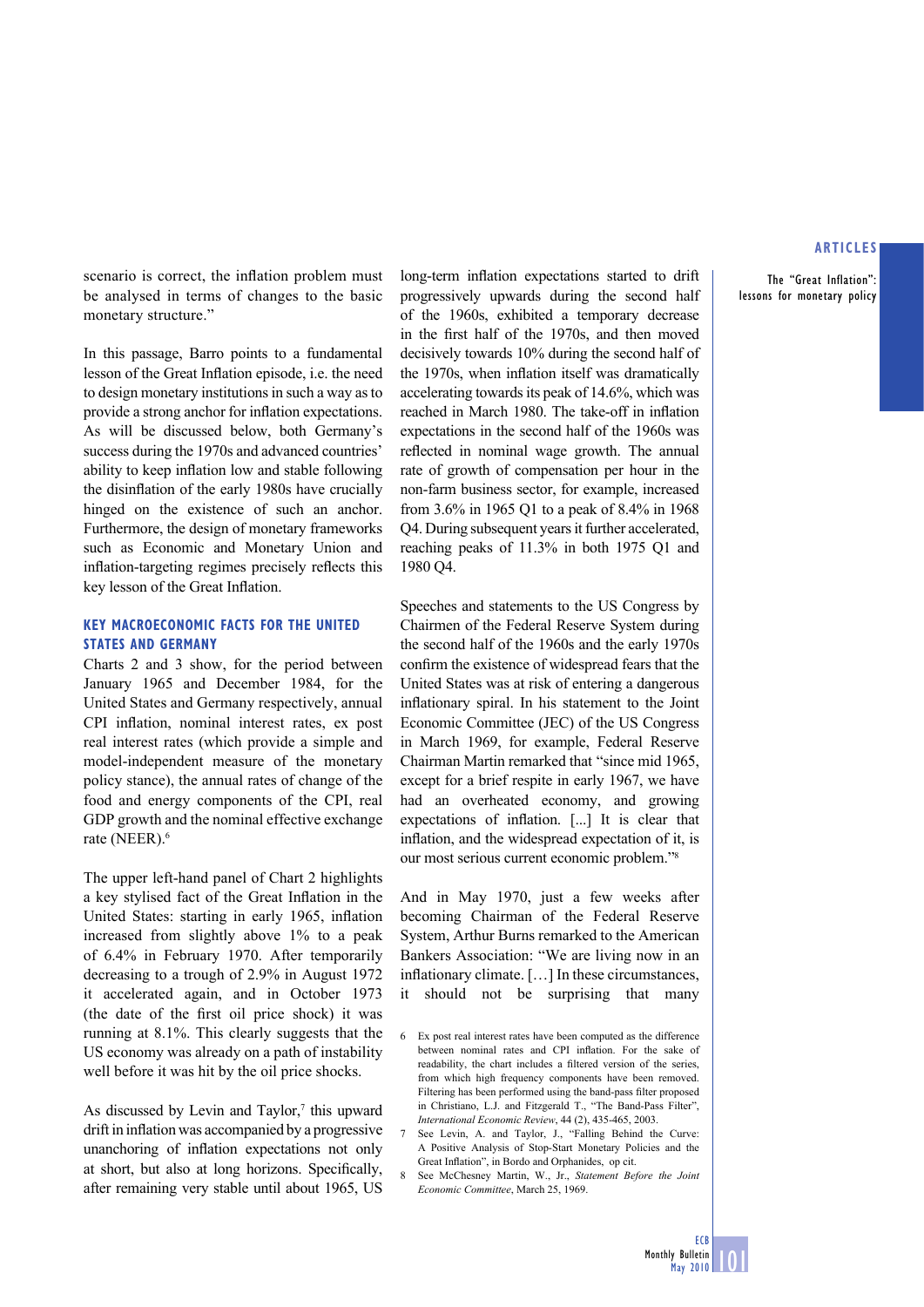businessmen and consumers believe that inflation is inevitable."<sup>9</sup>

What was the origin of such inflationary pressures? The evidence from the middle right-hand panel of Chart 2 suggests that the contribution of energy prices to the inflationary upsurge of the second half of the 1960s was comparatively minor, with the

9 See Burns, A.F., *Inflation: The Fundamental Challenge to Stabilisation Policies*, remarks by Arthur F. Burns, Chairman of the Board of Governors of the Federal Reserve System, before the 17th Annual Monetary Conference of the American Bankers Association, Hot Springs, Virginia, May 18, 1970.



the Federal Reserve System.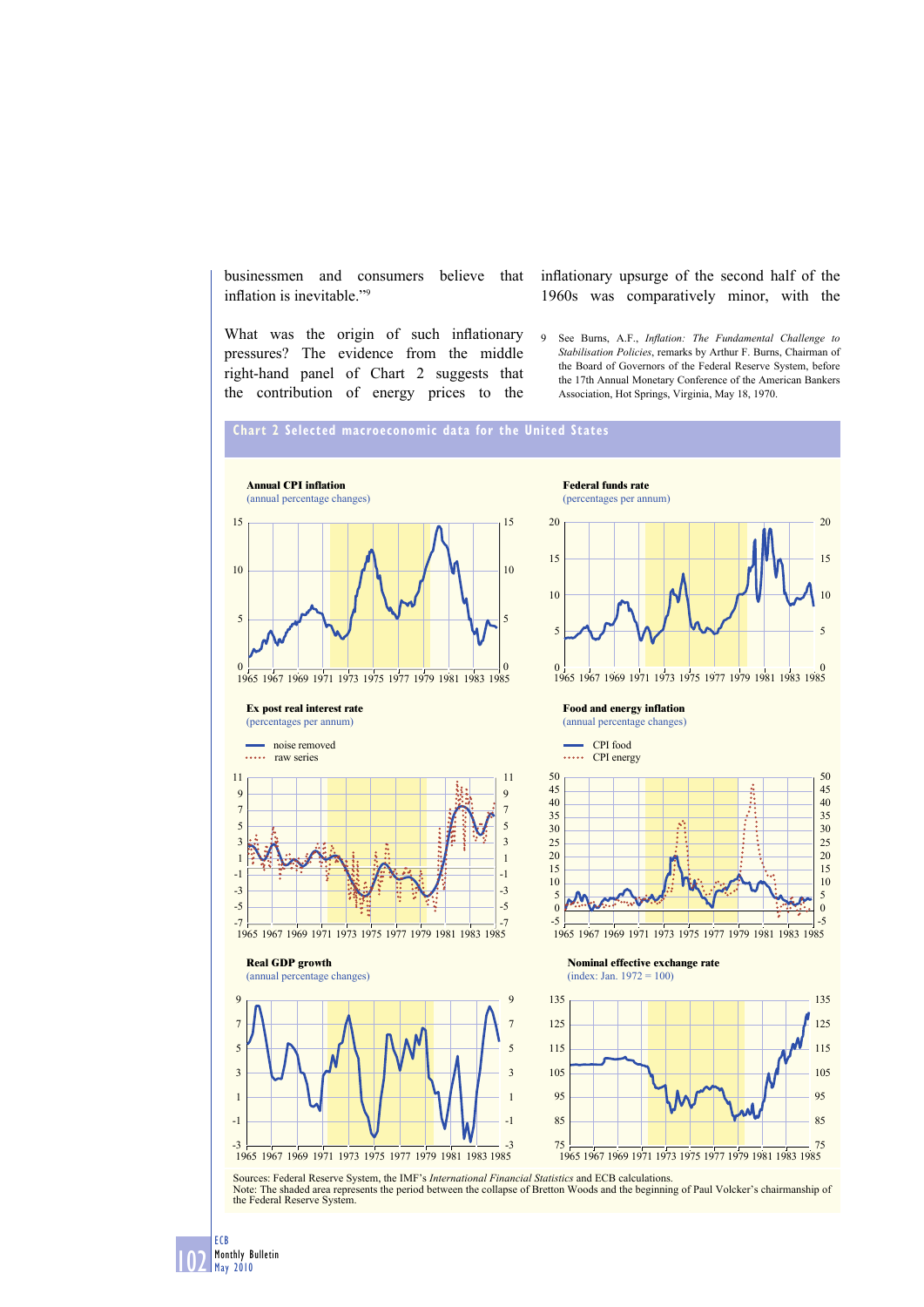**The "Great Inflation": lessons for monetary policy**

annual rate of change of the energy component of the CPI oscillating between 0.0% and 3.7%, and exhibiting very little variation. Food prices, on the other hand, appear to have contributed to a non-negligible extent to inflation's escalation. First, the 1965-66 inflation hump (when overall CPI inflation increased from 1.3% in January 1965 to a peak of 3.8% in September 1966) was preceded by a similar hump in food inflation, which reached a peak of 6.6% in March 1966. Second, the subsequent hump in CPI inflation was accompanied by a rapid acceleration in food inflation, which increased from



Note: The shaded area represents the period between the abandonment by Germany of its dollar peg and the announcement by the Bundesbank of its first monetary target.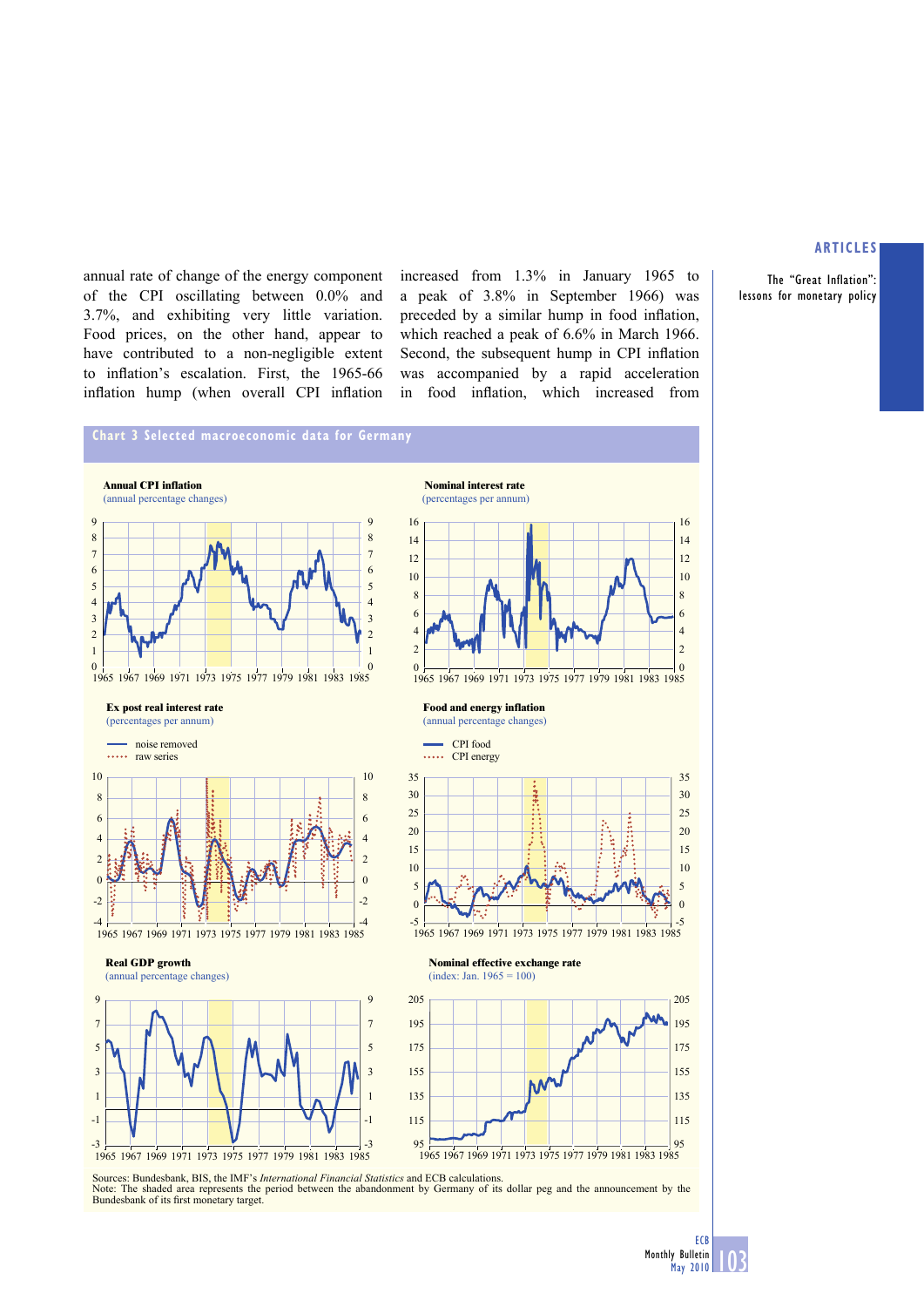-0.3% in April 1967 to a peak of 7.8% in February 1970. Thereafter food prices continued to exert strong inflationary pressures on the US economy (especially in 1974, when food price inflation reached a peak of more than  $20\%$ ), but their impact was dwarfed by that of energy, with the impact of the 1973 and 1979 oil price shocks being clearly visible in the data.

Fiscal policy's contribution to igniting the Great Inflation in the United States should not be understated either. In the second half of the 1960s President Johnson's determination to proceed with both the Vietnam war and the "Great Society" spending programmes, without a corresponding increase in taxation, contributed to increasing inflationary pressures across the board.<sup>10</sup> The figures for the cyclically adjusted budget deficit net of interest payments published by the Congressional Budget Office (a simple measure of the fiscal stimulus imparted to the economy), having oscillated between 0.1% and 0.3% of potential GDP between 1962 and 1965, rapidly increased to 1.6% in 1966 and peaked at 3.7% in 1968, before decreasing during subsequent years. During the 1970s it oscillated between 0.4% and 1.8% of potential output. Accordingly, the fiscal policy stance appears to have been stimulative overall, throughout the Great Inflation episode.

In the case of Germany, the pattern of inflationary pressures during the second half of the 1960s appears to have been roughly the opposite of that in the United States, with stronger pressures stemming from energy, and comparatively milder ones originating from food (indeed there were even several months in which the food component of the CPI decreased). A fundamental difference between the United States and Germany during the Great Inflation episode is that, whereas Germany's NEER appreciated strongly during most of the decade, the United States' NEER depreciated significantly, with the result that, towards the end of the 1970s Germany's NEER was almost twice as high as it had been in January 1965, whereas the United States' NEER was about 20% lower. The important role played by the appreciation of

the NEER in (partially) protecting the German economy from inflationary pressures originating on world commodity markets is clearly revealed by a comparison of the increases in the "electricity, gas, and fuel" component of the German CPI around the time of the first and of the second oil price shocks. After the dollar peg was abandoned in March 1973, Germany's NEER appreciated swiftly, but then fluctuated comparatively little until 1976, which saw the beginning of a period of rapid appreciation that lasted until the end of 1979. The relative stability of the German NEER around the time of the first oil price shock, and its rapid appreciation around the time of the second explain why, even though CPI energy inflation was higher in the United States in the latter episode than in the former, for Germany the opposite was the case. The contrasting behaviour of the German and US NEERs during the Great Inflation episode illustrates the important role played by a strong exchange rate in shielding the domestic production cost structure from negative supply shocks originating on world markets: between the collapse of Bretton Woods and December 1979, the food and energy components of the US CPI increased by 104% and 187% respectively, whereas the food and the electricity, gas and fuel components of the German CPI increased by 42% and 108% respectively. The key role played by the exchange rate naturally shifts the focus of attention to differences between the monetary policy strategies followed by the respective central banks during the Great Inflation.

As the middle left-hand panel of Chart 2 shows, the ex post real interest rate in the United States was positive, although comparatively quite low, during most of the period between January 1965 and the collapse of Bretton Woods in August 1971. It then turned negative and

<sup>10</sup> The notion that the take-off of US inflation in the second half of the 1960s was partly due to the excessive pressure on resources created by the "Great Society" spending programmes is most notably associated with Federal Reserve Chairman Arthur Burns. See in particular several of the speeches collected in Burns, A.F., *Reflections of an Economic Policy Maker: Speeches and Congressional Statements, 1969-1978*, Washington: American Enterprise Institute, AEI Studies No 217, 1978.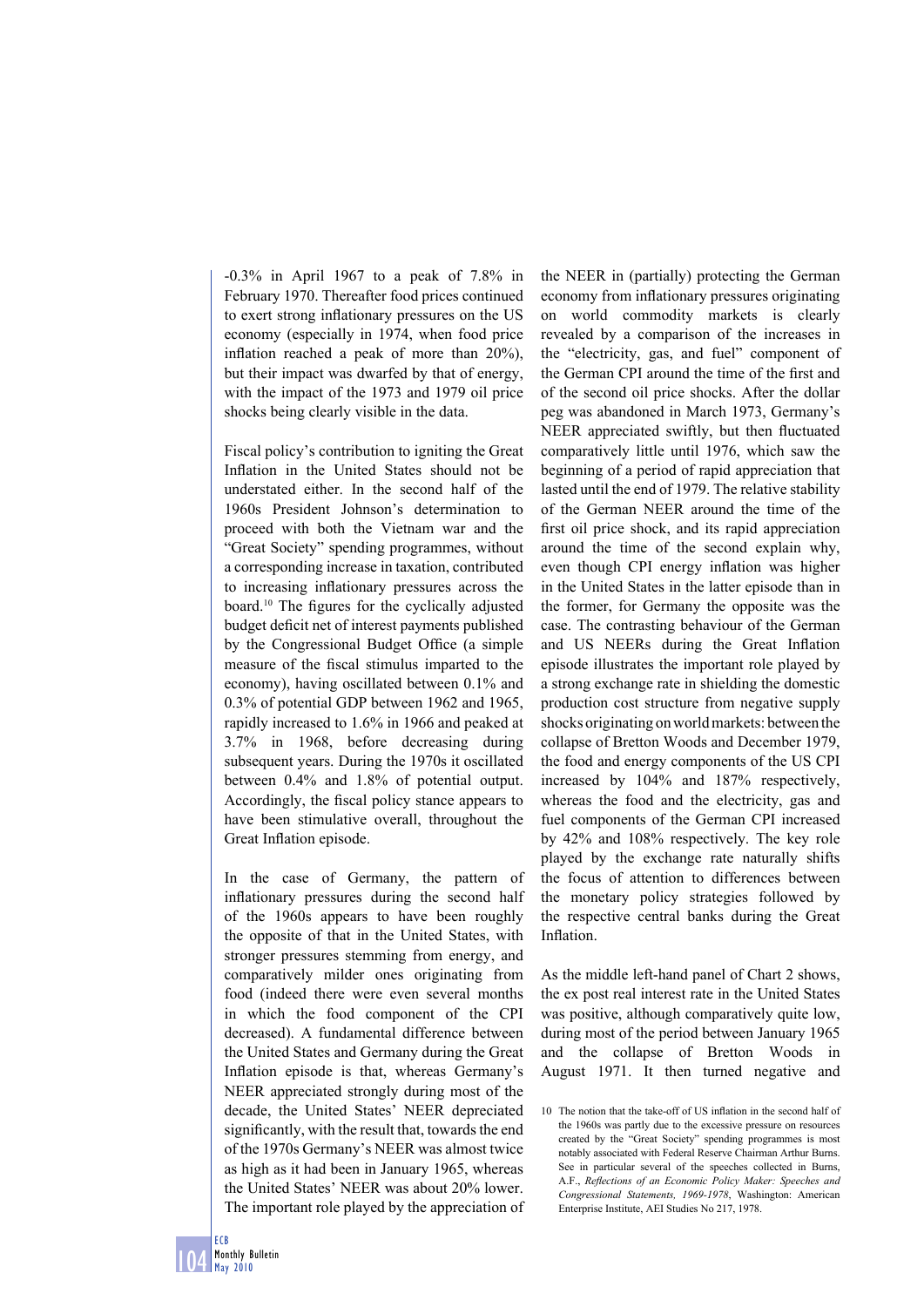**The "Great Inflation": lessons for monetary policy**

remained so for the entire period between August 1971 and the beginning of the disinflation in October 1979. The fact that the US monetary policy stance was so loose as to systematically produce negative real interest rates throughout the Great Inflation episode gives rise to two considerations. First, it provides an explanation for the depreciation of the US NEER referred to above following the collapse of Bretton Woods: as Chart 2 shows, indeed, the US NEER is very strongly correlated with the evolution of the ex post real interest rate throughout the period under consideration, with the NEER appreciating decisively only following the interest rates hikes associated with the Volcker disinflation. Second, as stressed by Clarida, Gali, and Gertler<sup>11</sup> in their influential analysis of the Great Inflation in the United States, the looseness of US monetary policy during the 1970s strongly suggests that – in spite of the obvious inflationary impact of food, and especially oil price shocks during that decade – an excessively accommodative monetary policy might have played a crucial role in allowing US inflation to take off and endure. Clarida et al., in particular, first documented a fundamental weakness of US monetary policy during the period preceding the appointment of Paul Volcker as Chairman of the Federal Reserve System, namely its failure to satisfy the so-called "Taylor principle" (named after the American macroeconomist John Taylor),<sup>12</sup> which states that nominal interest rates should move more than one-for-one with (expected) inflation. $13$ The finding that, before Volcker's appointment, US monetary policy had not been fighting inflation with sufficient vigour has subsequently been confirmed by several significantly more sophisticated analyses,<sup>14</sup> and represents one of the key elements in interpreting and explaining the Great Inflation in the United States.

Turning to Germany, during the period leading up to the collapse of Bretton Woods, ex post real interest rates were systematically higher in that country than in the United States, highlighting the firmer stance adopted by the Bundesbank during those years. Following the first oil price shock the Bundesbank tried to avoid second

round effects through "moral suasion", but with little success. The social partners essentially ignored the signals coming from the central bank and agreed to significant increases in nominal wages, which caused increases in both inflation and unemployment.<sup>15</sup> As Chart 3 makes clear, however, Germany's mid-1970s inflation spike, at 7.8%, was significantly lower than the corresponding US one of 12.2%. Over subsequent years the Bundesbank fully exploited the freedom of action it had gained when it was relieved of its obligation to defend the parity with the dollar, in March 1973, by pursuing a counter-inflationary policy that was appropriate for the conditions it was facing domestically.16 This allowed it to bring inflation down to  $2.1\%$ in September 1978, and to limit the subsequent inflationary peak, which followed the second oil price shock, to 7.5%, in October 1981. In this respect, the successful management of the impact of the second oil price shock crucially hinged on the lessons learned from the failure of "moral suasion" to rein in secondround effects following the 1973 shock.<sup>17</sup> Mindful of that experience, the Bundesbank adopted a significantly tougher policy stance, which was reflected in the (filtered) ex post real interest rate, which peaked at about 6% in 1982. In line with the above discussion of the evolution of the US NEER during the 1970s, the firmer monetary policy stance adopted by the Bundesbank during those years provides

- 11 See Clarida, R., Gali, J. and Gertler, M., "Monetary Policy Rules and Macroeconomic Stability: Evidence and Some Theory", *Quarterly Journal of Economics*, CXV(1), 2000, pp.147-180.
- 12 See Taylor, J.B., "Discretion Versus Policy Rules in Practice", *Carnegie-Rochester Conference Series on Public Policy*, 39, 1993, pp.195-214.
- 13 The rationale behind the "Taylor principle" is that, in order to stabilise inflation, any (expected) inflationary upsurge should be countered by an increase in the (expected) real rate of interest.
- 14 See in particular Lubik, T. and Schorfheide, F., "Testing for Indeterminacy: An Application to U.S. Monetary Policy", *American Economic Review*, 94(1), 2004, pp.190-217.
- 15 See the discussion in Issing, O. "Why Did the Great Inflation Not Happen in Germany?", Federal Reserve Bank of St. Louis *Review*, March/April 2005, 87(2, Part 2), pp.329-35.
- 16 In fact, Germany had not been pegging to the dollar since the beginning of Bretton Woods at the same exchange rate. Specifically, the Deutsche Mark was revalued in 1961 and again in 1969, when it was allowed to float for six months and then re-pegged at a higher exchange rate.
- 17 This point is emphasised by Issing, op cit., 2005.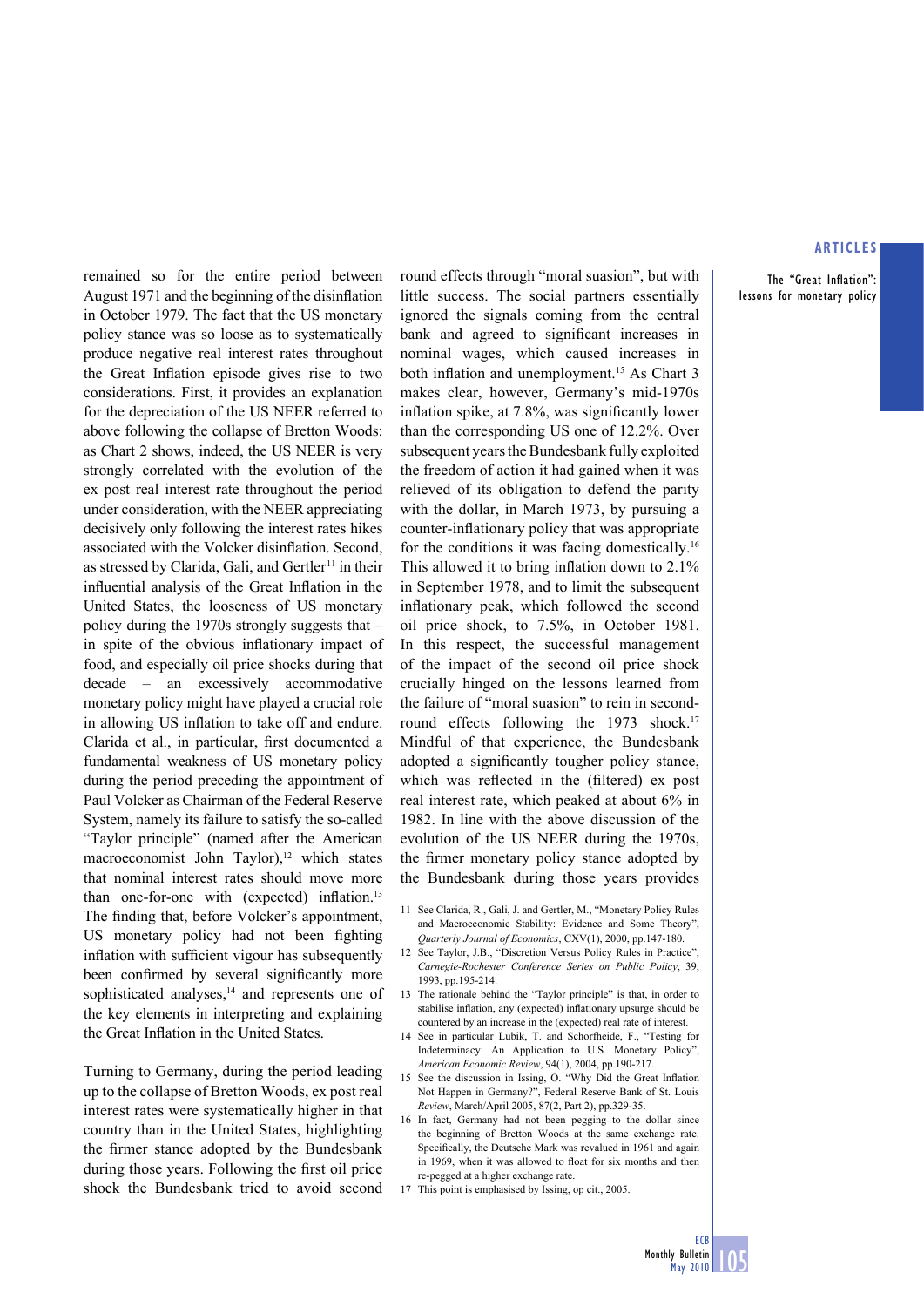an explanation for the strong appreciation of Germany's NEER shown in Chart 3.

A key element of the Bundesbank's monetary policy strategy was the announcement, starting from December 1974, of targets for the annual rate of growth of the money supply. There were two rationales for this.18 First, there was the intention of restraining inflation by controlling the rate of growth of monetary aggregates. Second, the announcement of quantitative monetary targets was considered to be a means of directly steering agents' inflationary expectations. Whereas the first rationale was specific to the monetary policy strategy adopted by the Bundesbank from 1974, the need to provide a strong nominal anchor to serve as a "focal point" for agents' inflation expectations is both a general principle of monetary policy and one of the most enduring lessons of the Great Inflation. Indeed, a key reason why Germany largely avoided the Great Inflation is that, following the collapse of the nominal anchor provided by the Bretton Woods regime, it swiftly provided agents with another anchor, in the guise of monetary targets. Most other countries, by contrast, "limped through" the 1970s without any clear anchor, with the result that inflation kept accelerating.

The objective of containing inflation by controlling the rate of growth of the money supply reflected the Bundesbank's explicit recognition that inflation is ultimately a monetary phenomenon. Such recognition was, however, far from universal during the 1970s. In their extensive analysis of the broad intellectual climate surrounding monetary policy-making in the United Kingdom during the 1960s and 1970s, for example, Nelson and Nikolov<sup>19</sup> point out that "monetary policy was not seen as essential for inflation control; the latter, instead, was largely delegated to incomes policy (wage and price controls). [...] Essentially, UK policymakers viewed monetary policy as disconnected from inflation for two reasons. First, inflation was perceived as largely driven by factors other than the output gap; secondly, policymakers were highly sceptical about the ability of monetary

policy to affect aggregate demand or the output gap appreciably."

As stressed by Nelson and Nikolov, this led to both a loose monetary policy and attempts to control inflation by non-monetary means, and contributed decisively to the UK's inflationary outburst of the 1970s. Only when, in 1979, monetary policy began to be based on an explicit recognition of the monetary nature of the inflationary process, could the Great Inflation in the United Kingdom be brought to an end.

Although this section focuses on a comparison between the macroeconomic performances of Germany and the United States, it is worth stressing that the Swiss experience during the 1970s was similar to Germany's, both in terms of monetary policy strategy – which placed great importance on the rates of growth of monetary  $aggregates - and in terms of overall inflationary$ performance. The main difference was that, following the first oil price shock, Swiss inflation peaked at  $11.9\%$ , a significantly higher rate than in Germany and close to the peak in the United States. Subsequently, however, precisely as in Germany, the tough counter-inflationary stance adopted by the Swiss National Bank led to a sharp deceleration of inflation, which remained below 2% between mid-1976 and early 1979. Following the second oil price shock, inflation peaked at 7.5% in the second half of 1981, before falling over subsequent years.

Productivity developments provide a further, important perspective on the differing macroeconomic performances of the United States and Germany during the 1970s. A crucial shortcoming of US monetary policy during those years was its inability to detect the 1970s productivity slowdown in real time, which resulted in a systematic over-estimation

<sup>18</sup> See, again, Issing, op cit., 2005.

<sup>19</sup> See Nelson, E. and Nikolov, K., "Monetary Policy and Stagflation in the UK", *Journal of Money, Credit and Banking*, 36(3), 2004, pp. 293-318, and also Batini, N. and Nelson, E., "The U.K's Rocky Road to Stability", *Working Paper Series*, No 2005-020A, Federal Reserve Bank of St. Louis, 2005.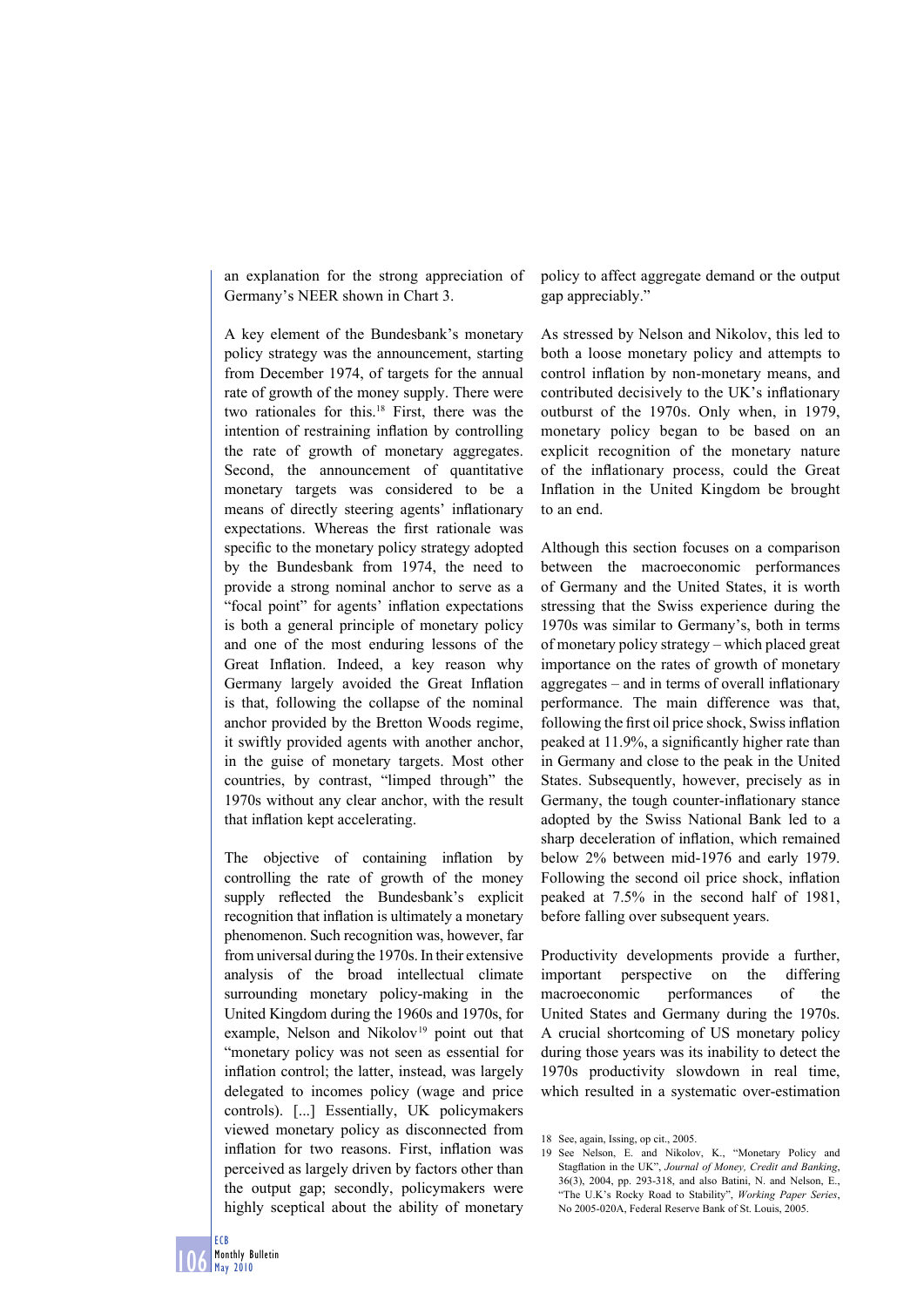**The "Great Inflation": lessons for monetary policy**

of the actual extent of slack existing in the economy.20 Given the extensive reliance of US policy-makers on output gap measures as indicators of future inflationary pressures, such over-estimation automatically translated into the excessively loose monetary policy discussed above.

A comparison with Germany, in this respect, is intriguing. The upper panels of Chart 4 show real-time and retrospective estimates of the US and German output gaps between January 1965 and December 1984, and the lower panels the extent of real-time output gap mismeasurement, which is defined as the difference between the series in the upper panels.<sup>21</sup> As the chart clearly shows, with the single exception of 1975-76 (when US output gap mismeasurement dramatically worsened to an average of around 10 percentage points), the extent of mismeasurement in these two countries was quite similar during the entire Great Inflation episode. However, the two countries' inflationary performances were markedly different, with CPI annual inflation peaking at 7.8% in Germany and 14.6% in the United States. What can account for this difference?

- 20 See in particular Orphanides, A., "Monetary Policy Rules and the Great Inflation", *American Economic Review, Papers and Proceedings*, 92(2), 2002, pp. 115-120, Orphanides, A., "The Quest for Prosperity Without Inflation", *Journal of Monetary Economics*, 50, 2003, pp. 633-663, and Orphanides, A., "Historical Monetary Policy Analysis and the Taylor rule", *Journal of Monetary Economics*, 50, 2003, pp. 983-1022.
- 21 The data shown in Chart 4 are the original data used in Orphanides, A., "Historical Monetary Policy Analysis and the Taylor Rule", op. cit. and inBeyer, A., Gaspar, V., Gerberding, C. and Issing, O., "Opting out of the Great Inflation: German monetary policy after the break down of Bretton Woods", *Working Paper Series* No 1020, ECB, March 2009. The data have been kindly provided by Orphanides and Beyer.



Sources: Orphanides, A., "Historical Monetary Policy Analysis and the Taylor Rule", op. cit. and Gerberding, C., Seitz, F. and Worms, A.,<br>"How the Bundesbank really conducted monetary policy", *North American Journal of Ec* Paul Volcker's chairmanship of the Federal Reserve System, while those in the right-hand panels represent the period between the abandonment by Germany of its dollar peg and the announcement by the Bundesbank of its first monetary target.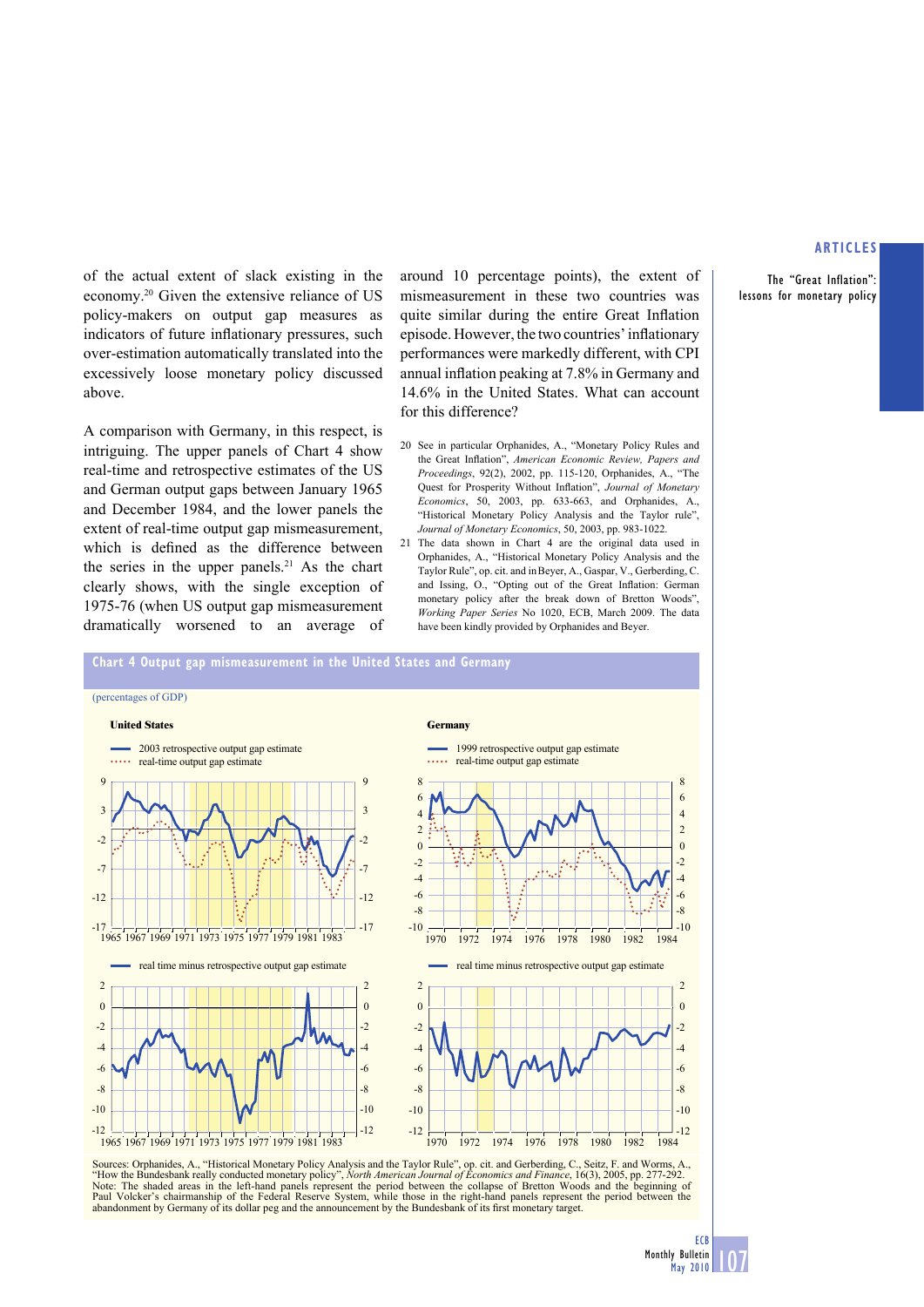As extensively discussed by Beyer, Gaspar, Gerberding and Issing, $22$  a key reason for Germany's superior inflation performance during the 1970s has to do with the very nature of the monetary targeting strategy adopted by the Bundesbank from 1974. A crucial feature of a money growth targeting rule, indeed, is that under such a rule the nominal interest rate reacts to estimates of the change in the output gap, rather than to estimates of the output gap itself. Although this might appear, at first sight, to be a minor difference, it is not: the extent of mismeasurement of real-time estimates of the change in the output gap is significantly smaller than the extent of output gap mismeasurement.<sup>23</sup> This provides a straightforward explanation for why a comparable degree of output gap mismeasurement in these two countries was accompanied by vastly different macroeconomic performances.

The fact that, under its monetary targeting strategy, the Bundesbank disregarded the output gap when setting interest rates is also supported by the empirical evidence of Beyer et al. Specifically, their results show that whereas German interest rates reacted to the perceived output gap during the period before monetary targeting (i.e. before 1974), such reaction essentially ceased to exist under monetary targeting.

#### **SUMMING UP: BAD POLICY OR BAD LUCK?**

The traditional, "popular" explanation for the Great Inflation, which ascribes it predominantly to the oil price shocks of 1973 and 1979, was originally associated with the work of Alan Blinder,<sup>24</sup> and of Michael Bruno and Jeffrey Sachs.25 In a nutshell, the essence of this position is that, as stated by Blinder, "the 1970s really were different. Energy shocks are quite clearly a product of the brave, new post-OPEC world."<sup>26</sup>

There are three main reasons, however, why explanations of the Great Inflation ascribing it to misguided monetary policies appear to be significantly more plausible than those attributing it to an adverse sequence of exogenous shocks.

First, a fact that is often overlooked in discussions about the Great Inflation (which usually focus on the US experience alone) is that neither Germany nor Switzerland experienced it (or at least not to the same extent as elsewhere). This fact is difficult to square with the "bad luck" explanation. A fundamental reason why stability-oriented central banks were able to spare their economies from the Great Inflation was a "stability culture". According to this view, the ultimate reason for the diverging macroeconomic performances of the United States and Germany around the time of the Great Inflation lies in a fundamentally different attitude towards inflation on the part of their respective societies.

Second, as previously pointed out, the Great Inflation in the United States started around 1965, well before the food and oil price shocks of the 1970s. This fact is fundamentally at odds with the logic of "bad luck" explanations.

Third, a convincing case has been made that OPEC's dramatic oil price increases of 1973 and 1979 could only have occurred under the conditions of expansion in global liquidity associated with the collapse of Bretton Woods. This position – associated, around the time of the Great Inflation, with Milton Friedman, Phillip Cagan, and Ronald McKinnon<sup>27</sup> – has recently been revived by Barsky and Kilian,<sup>28</sup> who argue that a significant portion of the

22 See Beyer et al., op cit*.*

- 23 See Orphanides, A., "The Quest for Prosperity Without Inflation", op. cit.
- 24 See in particular Blinder, A., "The Anatomy of Double Digit Inflation in the 1970s", in Hall, R.E. (ed.), *Inflation: Causes and Effects*, University of Chicago Press for NBER, 1982, pp. 26l-282.
- 25 See Bruno, M. and Sachs, J., *Economics of Worldwide*  Stagflation, Harvard University Press, 1985.
- 26 See Blinder (1982, op cit.).
- 27 See Friedman, M., "Perspective on Inflation", Newsweek, June 24 1974, Cagan, P., Persistent Inflation: Historical and *Policy Essays*, New York: Columbia University Press, 1979, and McKinnon, R. I., "Currency Substitution and Instability in the World Dollar Standard", *American Economic Review*, 72(3), 1982, pp. 320-333.
- 28 Barsky, R. B., and Kilian L., "Do We Really Know That Oil Caused the Great Stagflation? A Monetary Alternative", in *NBER Macroeconomics Annuals 2001*, 16, 2001, pp. 137-183, Cambridge, Mass., The MIT Press.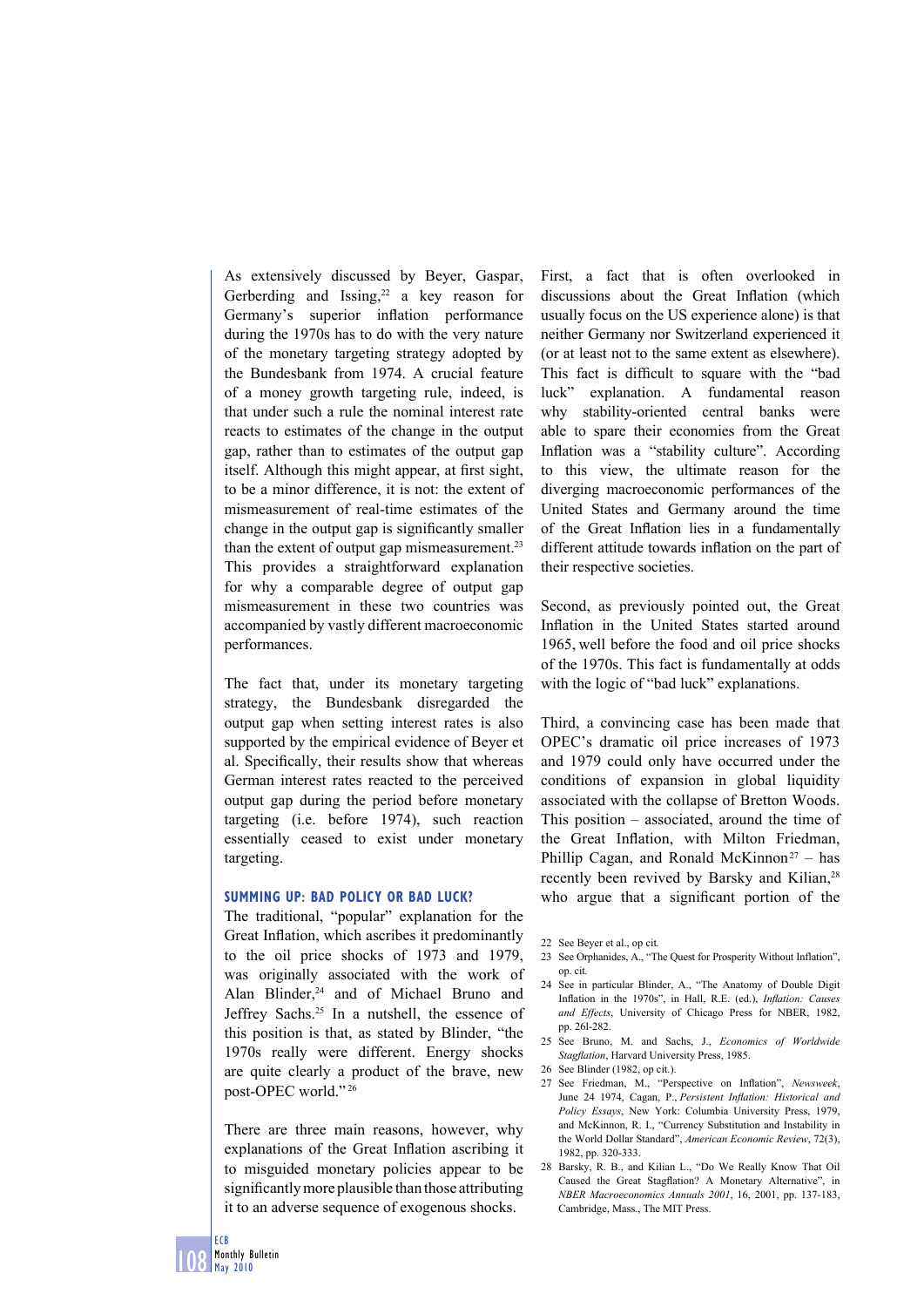**The "Great Inflation": lessons for monetary policy**

commodity price rises of the 1970s should be characterised as the endogenous market response to the global monetary forces unleashed by the collapse of Bretton Woods. Under this interpretation, the collapse of Bretton Woods should not be regarded as simply being chronologically coincidental with the Great Inflation, but should rather be seen as playing a fundamental causal role, first in destroying a nominal anchor for inflation expectations, and then in unleashing an upsurge in global liquidity.

#### **3 LESSONS FROM THE GREAT INFLATION**

The Great Inflation holds several important lessons for monetary policy-making. First, it highlights the crucial role played by a strong and credible nominal anchor in firmly pinning down inflation expectations. A key reason for Germany's success during the 1970s was that, following the collapse of Bretton Woods, it swiftly adopted a new nominal anchor in the form of monetary targeting. This allowed Germany to avoid the fate of countries, such as the United States, in which inflationary expectations during the 1970s became progressively unanchored at all horizons.

An equally important lesson is that the stability of inflation expectations should never be taken for granted. The US experience of the second half of the 1960s is, in this respect, especially illuminating and sobering: with inflation steadily increasing, from slightly above 1% at the beginning of 1965, to more than 5% in the early 1970s, inflation expectations, which had remained remarkably stable until the mid-1960s, started to drift progressively upwards, in reaction to actual inflation outcomes. This clearly shows that just a few years of systematically disappointing inflation outcomes can rapidly unanchor inflation expectations.

This automatically leads to a further key lesson, namely the importance of the reputation and credibility of the central bank which, according to Alan Blinder's well-known definition, $29$  simply depends on "matching words with deeds", i.e. validating policy announcements with actual outcomes. In fact, policy-makers of the 1960s and 1970s were perfectly aware of the crucial importance, for the purpose of keeping inflation expectations firmly anchored, of maintaining a strong anti-inflationary reputation, and that the only way to achieve that was to actually deliver low and stable inflation. In his February 1965 testimony to the JEC, for example, Federal Reserve Chairman Martin warned about the dangers associated with an upward drift in inflation, and with the resulting, likely loss of credibility and dislocation of inflation expectations, warning that failure to prevent an upward drift in inflation might set off an inflationary spiral. $30$  His words proved prescient, to the point that only four years later, in the same venue, he concluded that "public skepticism about the Government's ability to "do something" about prices has its roots in this history of ever-quickening inflation."<sup>31</sup>

In this respect, the experience of the Great Inflation did not reveal to central bankers any new, fundamental and previously unknown principles of monetary policy-making, but rather burnished into their consciousness, by means of a dramatic example, the dangers associated with allowing an inflationary spiral to develop.

The Great Inflation also illustrated the dangers associated with an excessive reliance, for monetary policy purposes, on unobserved – and therefore intrinsically poorly measured – indicators such as the output gap. This lesson is especially relevant at the current conjuncture, as the economic contraction associated with the financial crisis has generated a significant degree of uncertainty concerning current potential output levels – and therefore output gaps – in several countries. In this respect, the German experience during the 1970s is, once again, especially interesting, as it clearly

- 29 See Blinder, A., *Central Banking in Theory and Practice*, MIT Press, 1998.
- 30 See McChesney Martin, W., Jr., *Statement Before the Joint Economic Committee*, February 26, 1965.
- 31 McChesney Martin (1969, op cit.).